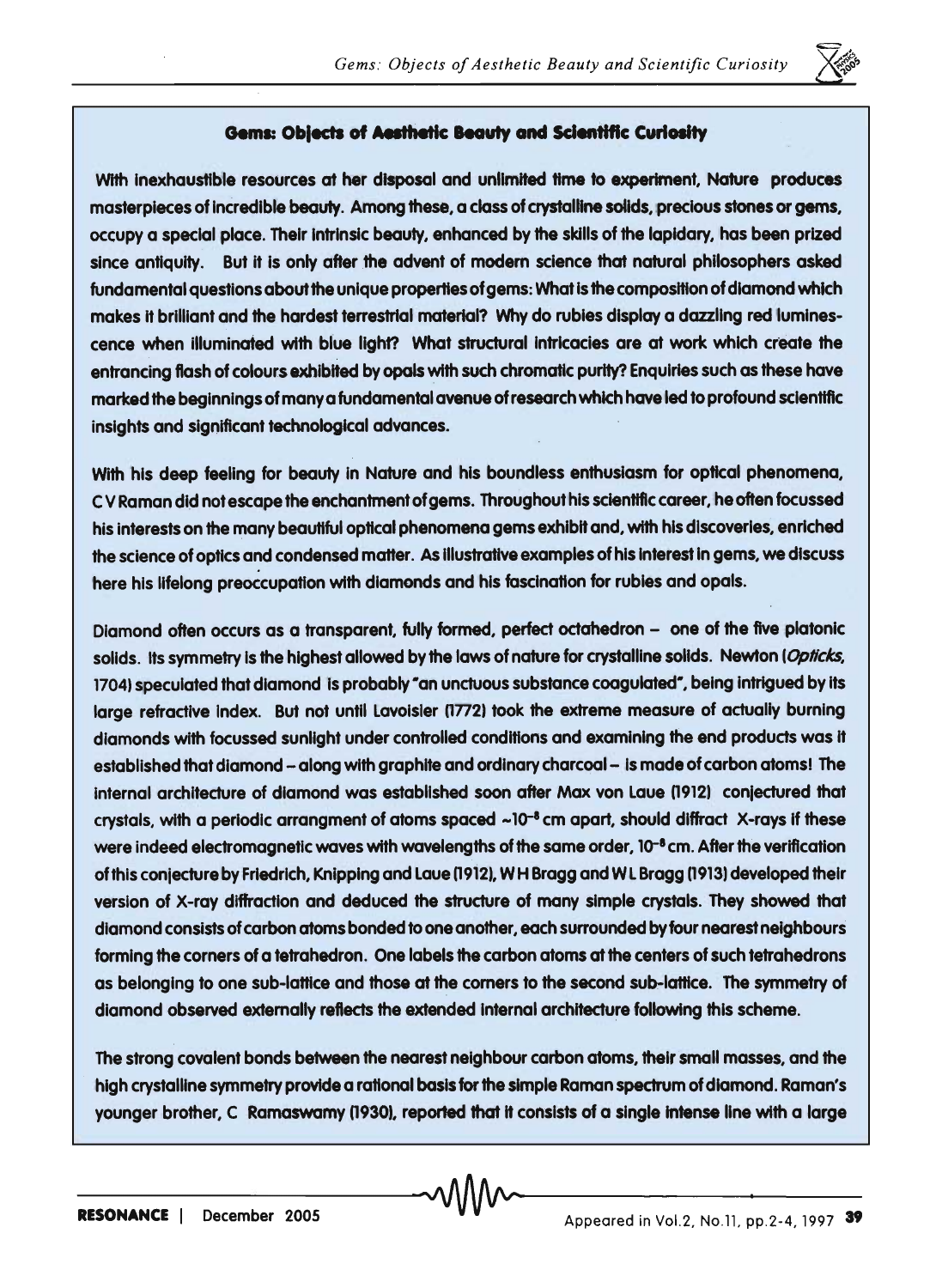Raman shift. Nagendra Nath (1934), one of Raman's students, deduced theoretically the microscopic picture for the Raman line: The 1wo sub-lattices on which the carbon atoms are located vibrate rigidly against each other. During such a vibration, the covalent bonds are compressed and stretched, 1wlsted and bent, resulting in the high frequency and the large intensity of the Raman line.

With his intellectual curiosity fully aroused, Raman meticulously and systematically collected a large number of diamonds, immensely valuable for their scientific Interest. He planned and carried out, with the collaboration of his enthusiastic students, a comprehensive program of investigations on a wide range of phenomena and made maior contributions to our understanding of the properties of diamond.

With the advent of semiconductor physics, the tetrahedrally coordinated elemental semiconductors, silicon and germanium, and the closely related compound semiconductors, e.g., GaAs, have played a key role in the new age of solid state electronics. With its large energy gap and high thermal conductivity, diamond - the remaining member of the group *N* elemental semiconductors - now holds the promise and the potential for a new generation of electronic devices. Significant progress in diamond synthesis has been made in recent years. Diamond is well known as a unique abrasive and as a component of cutting and drilling equipment, thanks to its extraordinary mechanical attributes. Its transparency from the ultraviolet to microwaves (except for a small band of absorption in the near infrared) makes it ideal as an optical window. As a system in which fundamental questions in condensed matter physics can be addressed, diamond, especially Isotopically controlled and deliberately doped with controlled concentrations of desired Impurities, continues to be an Ideal system, offering outstanding scientific opportunities.

Next to diamonds, rubies have long commanded universal fascination. Again, the chemical composition and internal architecture are simple. It consists of two 'molecules' of Al<sub>2</sub>O<sub>3</sub>, with the O<sub>3</sub> forming equilateral triangles and two Al's poised symmetrically above and below their centers. There are two  ${\rm Al_2O_3}'$ s in each building block (unit cell) of the crystal and the entire structure has an axial (three-fold) symmetry normal to the oxygen planes - the so-called optic axis. When free of impurities, the crystals are called sapphire or corundum, a highly prized gemstone in its own right. Verneuil (1904) made sapphire crystals in the laboratory and today crystals many centimeters in diameter and 10-15 cm long are routinely grown in the laboratory for scientific and technological applications. The substitution of a fraction of Al<sup>3+</sup> in sapphire with Cr<sup>3+</sup> results in ruby. In the crystalline environment in which Cr<sup>3+</sup> ions find themselves, their electronic energy levels are reorganized. As a consequence, ruby crystals have strong and broad absorption bands centered ~ 25,000 cm<sup>-1</sup> and 18,000 cm<sup>-1</sup> causing the characteristic pink or red colour of ruby. When illuminated with strong radiation in these bands, the excited electrons relax into two metastable (long lived) states and finally make optical transitions to the ground states emitting two sharp lines in the red, the  $R_1$  line at 14403 cm<sup>-1</sup> and the  $R_2$  line at 14431 cm<sup>-1</sup> The phenomenon of the red luminescence thus generated has been studied comprehensively and the